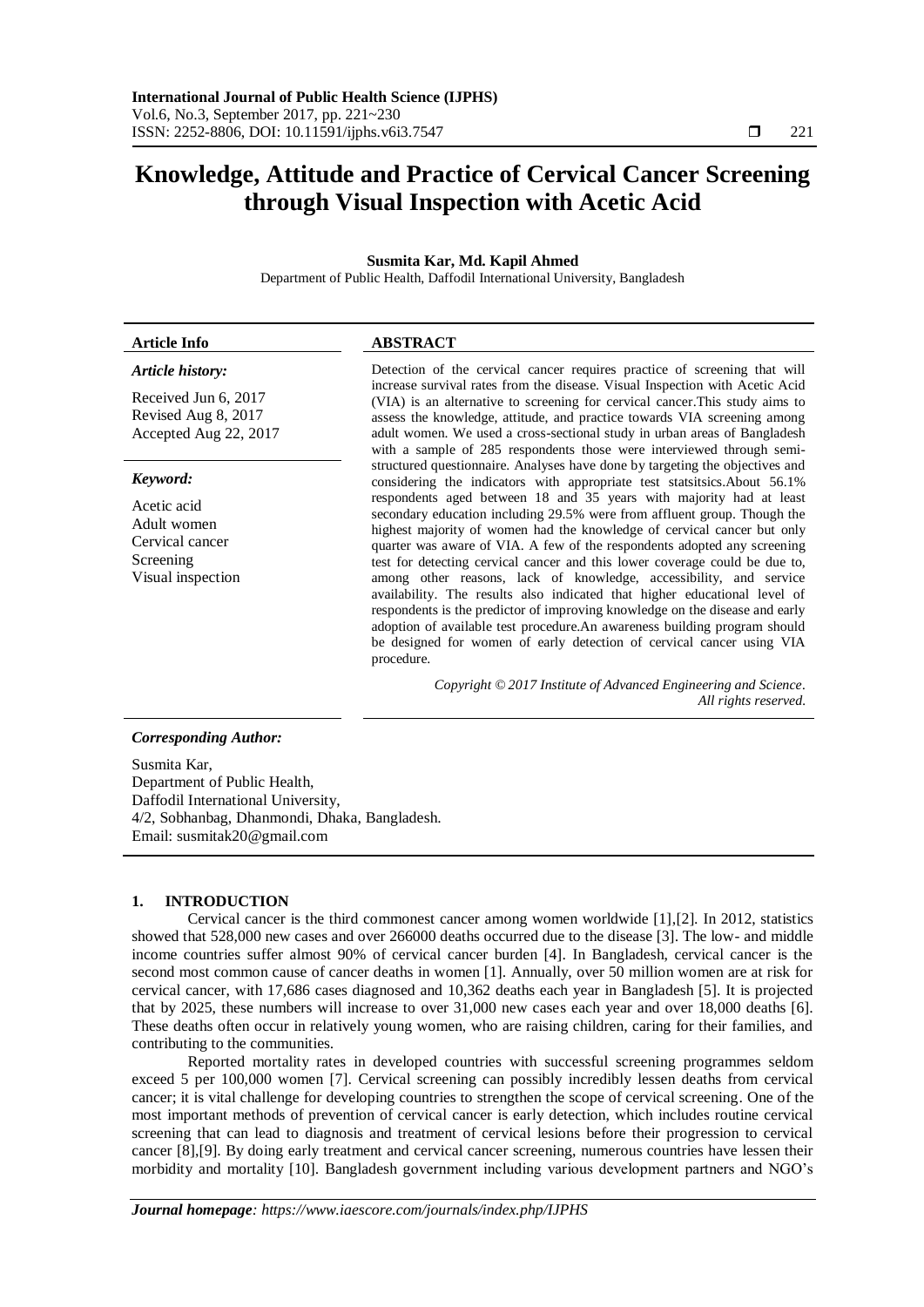(non government organization) has taken programmatic steps towards controlling cervical cancer. By developing cervical cancer screening program Visual Inspection with Acetic Acid (VIA) have already been recommended for women.

In spite of economic support, conservative society unable to provide proper health awareness to the women of Bangladesh that causes massive threat for the whole society. Regarding successful prevention of invasive cervical cancer Bangladesh still facing some challenges like infrastructure constrains, its importance, patient noncompliance, etc. On the other hand, low screening coverage could be due to lack of knowledge on cervical cancer and screening, especially in Urban setting where VIA screening is available. Knowledge regarding cervical cancer is essential for identifying this diseases; thus women should cautious, motivate and having positive approach to practice of screening for cervical cancer. Not much is known about Bangladeshi women knowledge, attitude and practice towards cervical carcinoma screening.

Bangladesh Government has taken programmatic steps towards controlling cervical cancer by developing cervical cancer screening program [11]. Also various development partners and NGO's are working in this field. There is media campaign for awareness development. Screening methods including VIA have already been recommended for women. Accurate information and knowledge about cervical cancer screening importantly influence women's cervical screening participation. Cervical screening, particularly VIA attendance is likely to be affected by knowledge, health perception of women. For the screening methods to be fully utilized, women need to be aware of the availability of the methods and to have knowledge of the screening methods. Detection of the cervical cancer requires knowledge on the disease so that women are aware, as well as motivation and hence have positive attitude towards practice of screening for cervical cancer. Not much is known about Bangladeshi women knowledge, attitude and practice towards cervical carcinoma screening. Even few academic researches on cervical cancer screening exist in Bangladesh, which needs to undertake this research on the above title of the research mentioned issue. This study aimed to looking on how knowledge able on this screening was, what was therefore their attitude and practice on screening for cervical cancer. Information obtained from this study should alert authorities and service providers so that proper measures can be taken to save the lives of Bangladeshi women by educating them on the importance of the screening services available in many places.

This study aims to assess the level of knowledge, attitude and practice on cervical cancer screening through VIA among women in urban area of Bangladesh.

#### **2. METHOD**

# **2.1. Study area**

The study was incorporated the sample population in representative way and the entire population of different school premises where women were gathered, garments factories, slum areas, some residence areas, university campus, organization's offices and corporate office premises. The research participants were the adult residents of Dhaka urban area which were recruited purposively on the basis of inclusion and exclusion criteria. In inclusion criteria respondents must be female residing at Dhaka urban area and their age must be 18 years and above, eventually their participation should be voluntary. Co-morbid mental problems and residents who were travelling of the city must be excluded. The entire study duration was between November 2015 and July 2016. However the data collection period was November 2015 to January 2016.

#### **2.2. Sample size determination**

A representative sample size was determined by using the standard statistical formula: n=z2pq/d2, Where n=sample size,  $z=1.96$  (95% confidence interval), p=prevalence of women knowledge, attitude and perception towards VIA screening, which is unknown (50%, i.e. 0.50),  $q=1-p$  and  $d=$  margin of error 6%, i.e. 0.06. That produced an approximate sample size 267. Excepting some non-response during data collection, considered 10% additional sample as non responses, which has given the sample size 294, so the required total sample for this study should be approximately 295. It is mentionable that after completion of data collection, questionnaire checking has initially been done for ensuring completeness, as well as for quality information. In this process, a total of 10 question-answers of respondents were excluded and finally the study included 285 samples for analysis.

#### **2.3. Sampling technique**

As the VIA screening is available in many public and private health service facilities in Dhaka city, the respondents were selected from different women gathering of Dhaka city areas. The variation of the respondents in different areas was dependent on the gathering and accessibility of respondents during data collection of the respective study areas.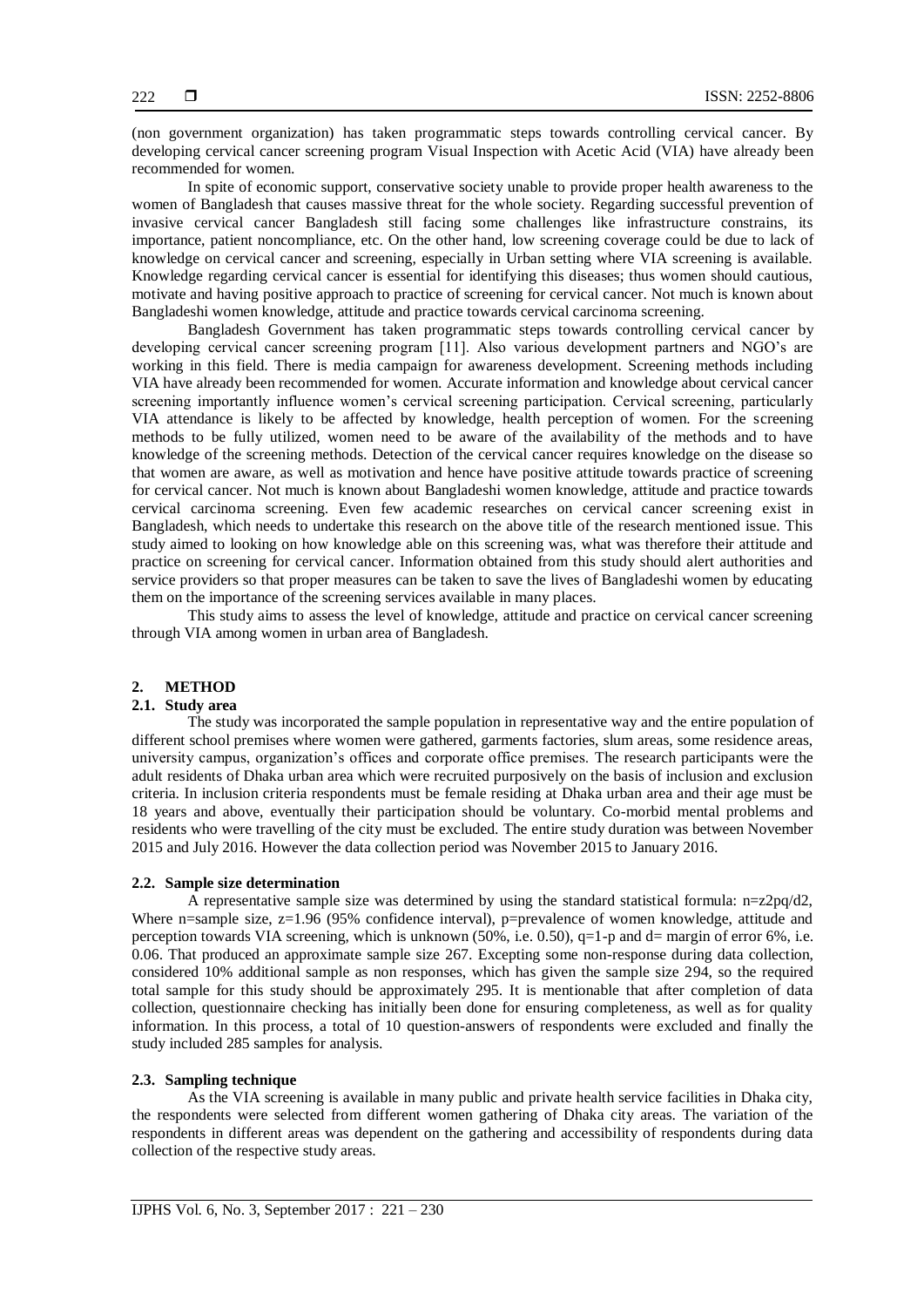# **2.4. Development of Research instrument**

In this study data was collected by using semi-structured questionnaire. A questionnaire was developed after rigorous review of the available research documents and was pretested for gathering feedback on the suitability and appropriateness of the question. Before finalization of the questionnaire, English version was translated into Bengali. Informed of written consent was taken from the participants and ethical clearance obtained from the Department of Public Health under the faculty of Allied Health Sciences, Daffodil International University, Bangladesh.

#### **2.5. Statistical analysis**

The collected data were then edited, coded and entered into the computer through a designed data capturing format in SPSS software. Analyses have done by targeting the study objectives and by considering the indicators. Descriptive analyses of all relevant variables were done by using Measures of Central Tendency, Depression, Confidence Interval, etc. Association and differentiation within/between variables were tested by using appropriate test statistics.

### **3. RESULTS**

## **3.1. Socio demographic characteristics**

Socio demographic factors were arranged in the Table 1 according to participants' marital status, age, education, occupation, monthly family income and number of children.

| Table 1. Socioeconomic Status of the Respondents (n=285) |                |      |  |  |
|----------------------------------------------------------|----------------|------|--|--|
|                                                          | Frequency      | $\%$ |  |  |
| <b>Marital Status</b>                                    |                |      |  |  |
| Unmarried                                                | 35             | 12.3 |  |  |
| Married                                                  | 243            | 85.3 |  |  |
| Divorced                                                 | 3              | 1.1  |  |  |
| Others                                                   | $\overline{4}$ | 1.4  |  |  |
| Age                                                      |                |      |  |  |
| 18-23                                                    | 30             | 10.5 |  |  |
| 24-29                                                    | 59             | 20.7 |  |  |
| 30-35                                                    | 73             | 25.6 |  |  |
| 36-41                                                    | 44             | 15.4 |  |  |
| 42-47                                                    | 42             | 14.7 |  |  |
| 48-53                                                    | 21             | 7.4  |  |  |
| 54 & Above                                               | 16             | 5.6  |  |  |
| Education                                                |                |      |  |  |
| Illiterate                                               | 41             | 14.4 |  |  |
| Primary                                                  | 43             | 15.1 |  |  |
| Under graduate                                           | 93             | 32.6 |  |  |
| Graduate and above                                       | 100            | 5.1  |  |  |
| Others                                                   | 8              | 2.8  |  |  |
| Occupation                                               |                |      |  |  |
| Service                                                  | 144            | 50.5 |  |  |
| <b>Business</b>                                          | 6              | 2.1  |  |  |
| Unemployed                                               | 11             | 3.9  |  |  |
| Housewife                                                | 124            | 43.5 |  |  |
| Monthly Family Income (in thousands) Tk.                 |                |      |  |  |
| $0 - 10$                                                 | 75             | 26.3 |  |  |
| $11-20$                                                  | 47             | 16.5 |  |  |
| 21-30                                                    | 23             | 8.1  |  |  |
| $31 - 40$                                                | 21             | 7.4  |  |  |
| $41 - 50$                                                | 35             | 12.3 |  |  |
| 51 & Above                                               | 84             | 29.5 |  |  |
| No. of Children                                          |                |      |  |  |
| $\boldsymbol{0}$                                         | 63             | 22.1 |  |  |
| $\mathbf{1}$                                             | 60             | 21.1 |  |  |
| $\overline{c}$                                           | 101            | 35.4 |  |  |
| 3                                                        | 39             | 13.7 |  |  |
| $\overline{\mathbf{4}}$                                  | 15             | 5.3  |  |  |
| 5                                                        | 3              | 1.1  |  |  |
| 6                                                        | $\overline{4}$ | 1.4  |  |  |

The results showed that most of the respondents (85.3%) were married. The major portions of the respondents were in reproductive age. The results indicated that more than half of the women (56.8%) who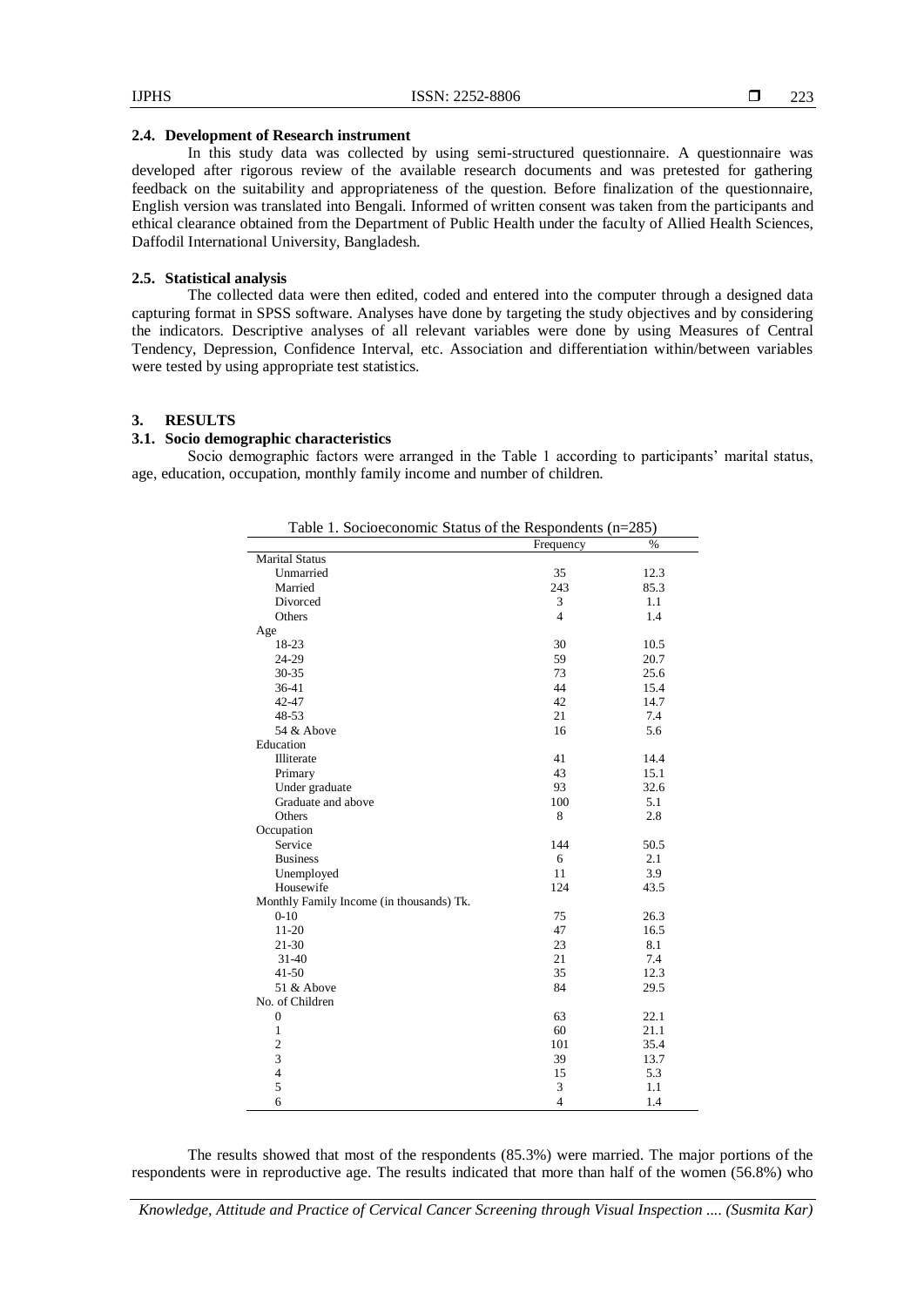participated in the in the study were either young or young adults (aged 18-35 years).Regarding respondents education it is indicated that majority of the respondents (67.7%) were highly educated in our country context, even a lower proportion of illiterate women participated in this study.

### **3.2. Knowledge and practice towards screening of VIA for cervical cancer**

Figure 1 documented that majority of study respondents have had the knowledge about the cervical cancer but only a little higher than one-quarter of the respondents heard about VIA test for cervical cancer.



Figure 1. Ever heard about VIA test for cervical cancer (%, n=285)

Figure 2 shows that only 8.1% (n=6) of respondents who heard about the VIA test had practiced the same procedure for detecting the cervical cancer while a large proportion of respondents (91.9%) those knew about the procedure but not yet tested through VIA.



Figure 2. Ever been tested VIA for cervical cancer (%, n=79)

Even respondents of this study were asked about the adoption of any other screening or testing for cervical cancer and a lower proportion (21.1%) of them have the positive answer compared to a large proportion (78.9%) of their counterparts as shown in Figure 3.



Figure 3. Ever been screened or adopted any other tested for cervical cancer (%, n=285)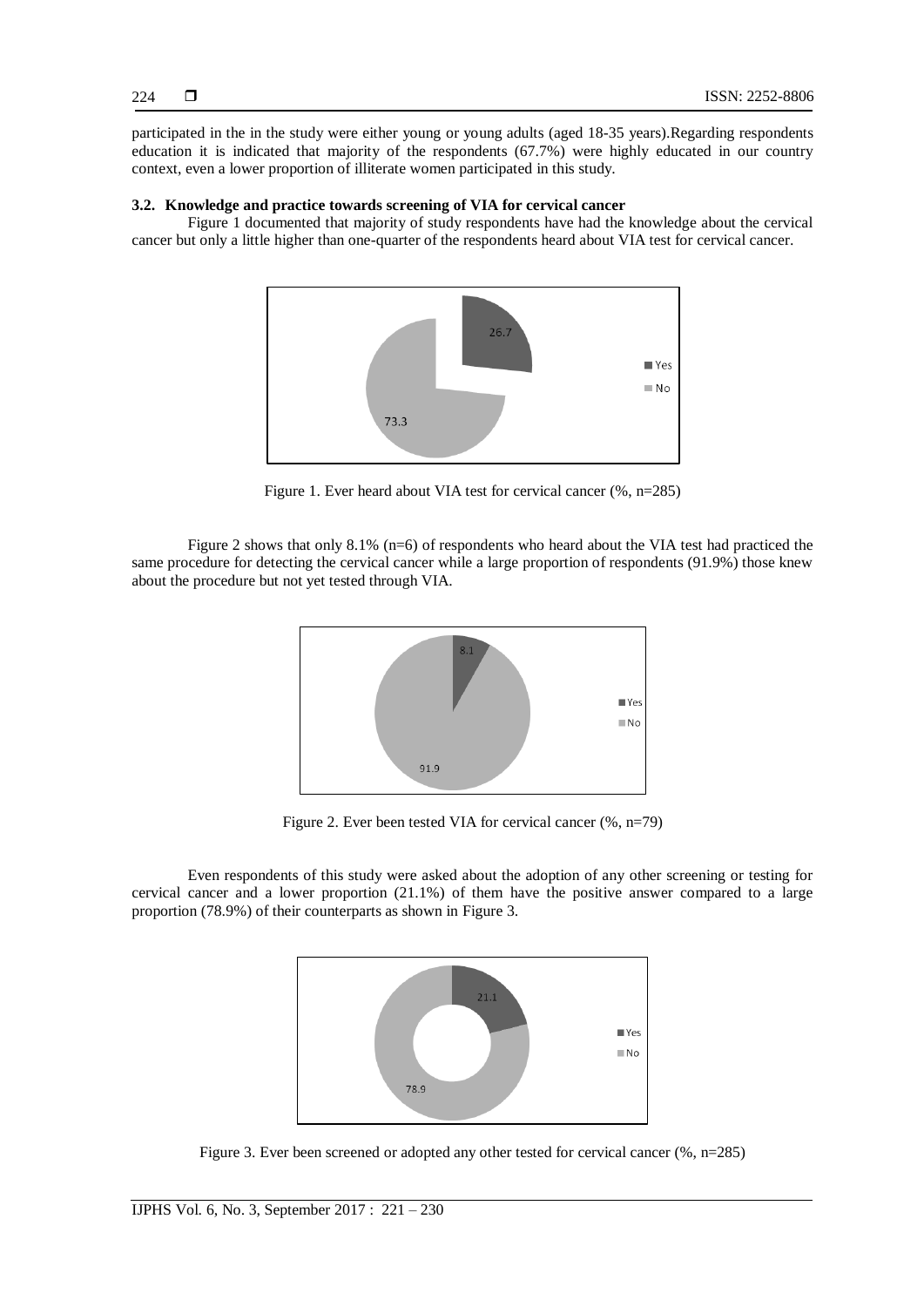Figure 4 shows that about three quarter (75.8%) of respondent did not have knowledge about the purpose of VIA test; on the contrary, only about a quarter (24.2%) of respondent knew the reason to do VIA test.



Figure 4. Knowledge on the purpose of VIA test (%, n=285)

Even more than three quarter (77.2%) of the respondent did not know where the VIA screening take place; however, less than a quarter (22.8%) of respondent had the information of the place of VIA test as shown in Figure 5.



Figure 5. Familiarity with the place of VIA test (%, n=285)

#### **3.3. Knowledge and attitude towards screening of VIA for cervical cancer**

Respondents' knowledge and attitude towards VIA test was summarized Table 2. The table shows that 72.3% respondent did not know that VIA test can indentify cervical cancer; at the same time, about three quarter of the respondents did not know that free of cost VIA test is available in government and urban hospitals. Moreover, 71.9% respondent had no idea that through the screening of VIA cervical cancer can protect.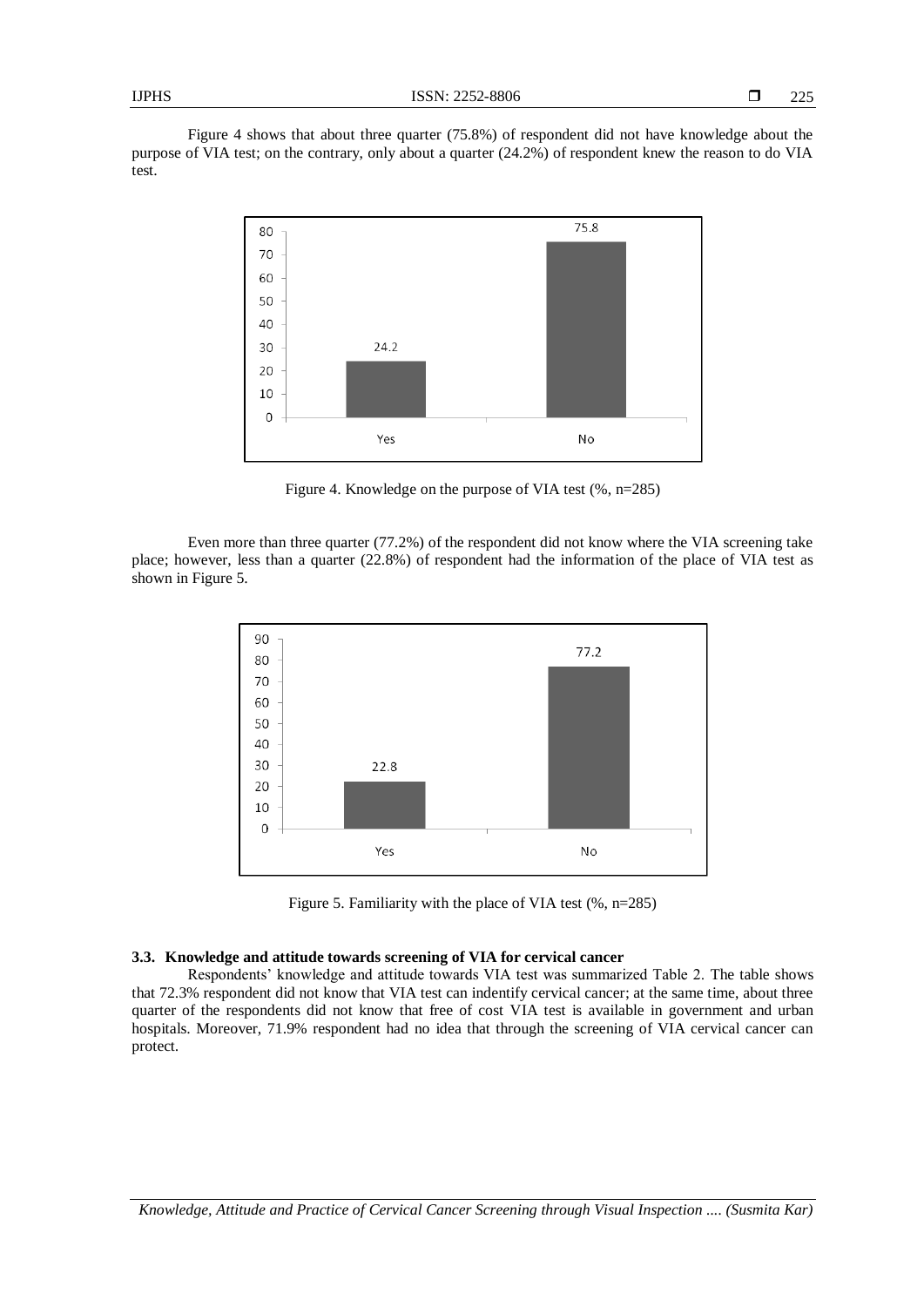| Table 2. Knowledge and Attitude of VIA Test (n=285)                              | Frequency      | %           |
|----------------------------------------------------------------------------------|----------------|-------------|
| VIA test can identify cervical cancer                                            |                |             |
| Strongly disagree                                                                | $\overline{c}$ | 0.7         |
| Disagree                                                                         | 1              | 0.4         |
| Neutral                                                                          | 6              | 2.1         |
| Agree                                                                            | 52             | 18.2        |
| Strongly agree                                                                   | 18             | 6.3         |
| Don't know                                                                       | 206            | 72.3        |
| Knowledge on free of cost of VIA test available in government and urban hospital |                |             |
| Strongly disagree                                                                | 3              | 1.1         |
| Disagree                                                                         | 5              | 1.8         |
| Neutral                                                                          | 12             | 4.2         |
| Agree                                                                            | 40             | 14          |
| Strongly agree                                                                   | 10             | 3.5         |
| Don't know                                                                       | 215            | 75.4        |
| VIA Test should be done only by female healthworker                              |                |             |
| Strongly disagree                                                                | $\mathbf{1}$   | 0.4         |
| Disagree                                                                         | $\overline{2}$ | 0.7         |
| Neutral                                                                          | 13             | 4.6         |
| Agree                                                                            | 35             | 12.3        |
| Strongly agree                                                                   | 24             | 8.4         |
| Don't know                                                                       | 210            | 73.7        |
| Health workers performance is worthy in creating awareness of VIA test           |                |             |
| Strongly disagree                                                                | 3              | 1.1         |
| Disagree                                                                         | 6              | 2.1         |
| Neutral                                                                          | 8              | 2.8         |
| Agree                                                                            | 48             | 16.8        |
| Strongly agree                                                                   | 19             | 6.7         |
| Don't know                                                                       | 201            | 70.5        |
| Women with menopause are not required of VIA test                                |                |             |
| Strongly disagree                                                                | 18             | 6.3         |
| Disagree                                                                         | 22             | 7.7         |
| Neutral                                                                          | 10             | 3.5         |
| Agree                                                                            | 15             | 5.3         |
| Strongly agree                                                                   | 5              | 1.8         |
| Don't know                                                                       | 215            | 75.4        |
| VIA Test is not important for healthy woman                                      |                |             |
| Strongly disagree                                                                | 24             | 8.4         |
| Disagree                                                                         | 34             | 11.9        |
| Neutral                                                                          | 10             | 3.5         |
| Agree                                                                            | 10             | 3.5         |
| Strongly agree                                                                   | 3              | 1.1         |
| Don't know                                                                       | 204            | 71.6        |
| VIA test is needed only those who have family history                            |                |             |
| Strongly disagree                                                                | 6              | 2.1         |
| Disagree                                                                         | 8              | 2.8         |
| Neutral                                                                          | 5              | 1.8         |
| Agree                                                                            | 45             | 15.8        |
| Strongly agree                                                                   | 24             | 8.4         |
| Don't know                                                                       | 197            | 69.1        |
| Cervical cancer can be protected through VIA test                                |                |             |
| Strongly disagree                                                                | $\overline{2}$ | 0.7         |
| Disagree                                                                         | 6              | 2.1         |
| Neutral                                                                          | 5              |             |
|                                                                                  | 53             | 1.8<br>18.6 |
| Agree                                                                            |                |             |
| Strongly agree<br>Don't know                                                     | 14<br>205      | 4.9<br>71.9 |

Table 2. Knowledge and Attitude of VIA Test (n=285)

*\*Scaling questionnaire were presented to the participants for knowledge and attitude of VIA test*

# **3.4. Factor associated with cervical cancer screening through VIA test**

Some bi-variate analyses was done with the respondent's knowledge on cervical cancer for VIA test and availability of services according to women' marital status, number of children, education and economic condition. Appropriate statistical test was done to see the association and differentiation of independent with dependent variables. Respondent's knowledge on VIA test for cervical cancer was varied by their marital status that showed in Table 3.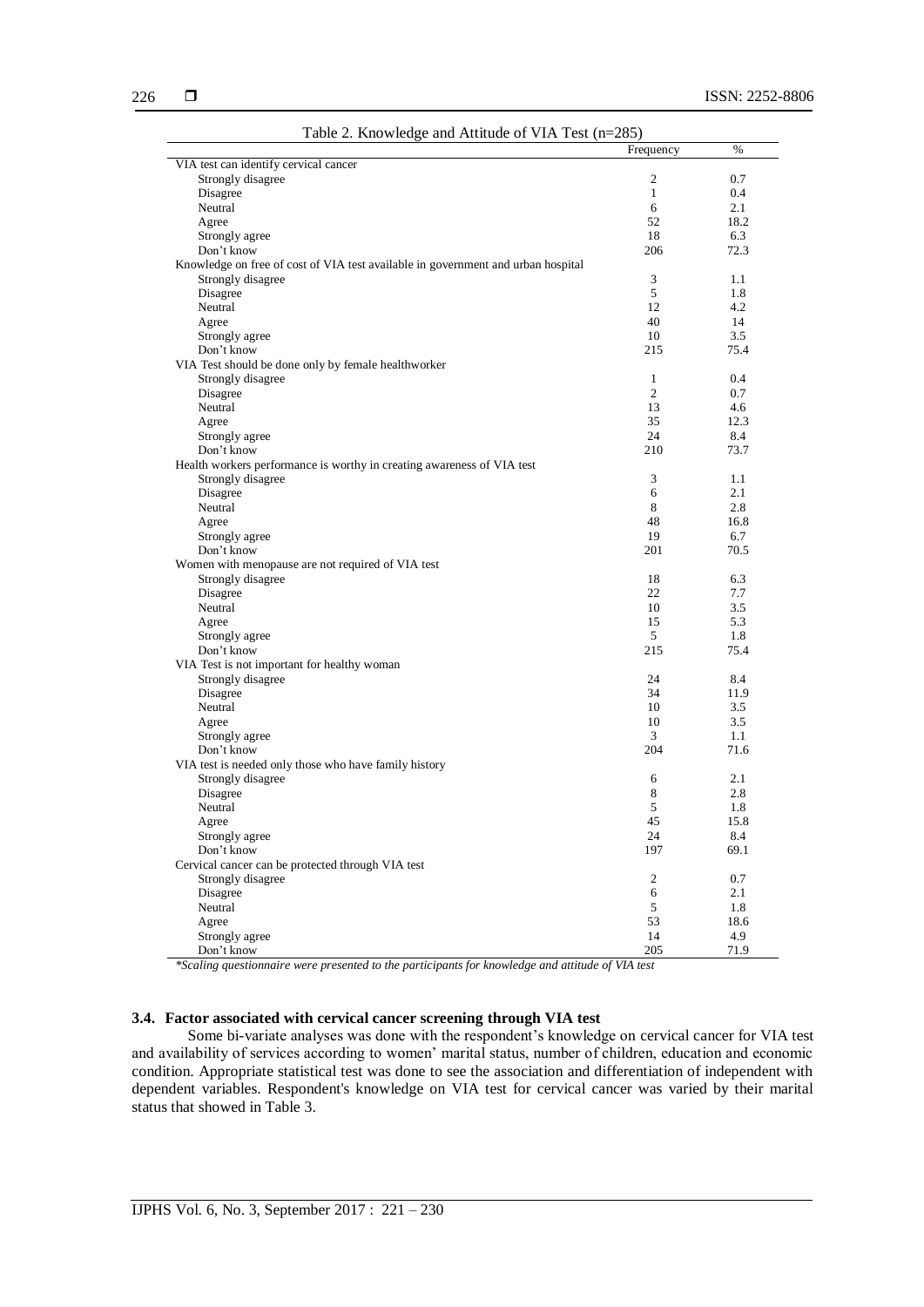|                                                                              | Yes    | N <sub>0</sub> | Significant level |
|------------------------------------------------------------------------------|--------|----------------|-------------------|
|                                                                              |        |                | (Chi-square)      |
| Knowledge of VIA test for cervical cancer by respondent's marital status     |        |                |                   |
| Never married                                                                | 45.70% | 54.30%         | 0.008             |
| Ever married                                                                 | 24.00% | 76.00%         |                   |
| Total                                                                        | 76     | 209            |                   |
| Knowledge on service availability of VIA test by respondent's marital status |        |                |                   |
| Never married                                                                | 37.10% | 62.90%         | 0.03              |
| Ever married                                                                 | 20.80% | 79.20%         |                   |
| Total                                                                        | 65     | 220            |                   |
| Knowledge about VIA test for cervical cancer by living children              |        |                |                   |
| $<$ 3 Children                                                               | 27.70% | 72.30%         | 0.286             |
| $3+$ Children                                                                | 23.00% | 77.00%         |                   |
| Total                                                                        | 76     | 209            |                   |
| Knowledge on the service availability of VIA test by living children         |        |                |                   |
| $<$ 3 Children                                                               | 22.30% | 77.70%         | 0.413             |
| $3+$ Children                                                                | 24.60% | 75.40%         |                   |
| Total                                                                        | 65     | 220            |                   |
| Knowledge about VIA test by respondent's level of education                  |        |                |                   |
| No formal education                                                          | 16.30% | 83.70%         | 0.049             |
| Had formal education                                                         | 28.80% | 71.20%         |                   |
| Total                                                                        | 76     | 209            |                   |
| Knowledge of Service Availability on VIA test by level of education          |        |                |                   |
| No formal education                                                          | 12.20% | 87.80%         | 0.035             |
| Had formal education                                                         | 25.00% | 75.00%         |                   |
| Total                                                                        | 65     | 220            |                   |
| Knowledge about VIA test for cervical cancer by family income                |        |                |                   |
| Low income family                                                            | 16.00% | 84.00%         | 0.018             |
| Medium income family                                                         | 34.10% | 65.90%         |                   |
| High income family                                                           | 25.00% | 75.00%         |                   |
| Total                                                                        | 76     | 209            |                   |
| Knowledge on service availability of VIA test by family income               |        |                |                   |
| Low income family                                                            | 13.30% | 86.70%         | 0.01              |
| Medium income family                                                         | 31.00% | 69.00%         |                   |
| High income family                                                           | 19.00% | 81.00%         |                   |
| Total                                                                        | 65     | 220            |                   |

Table 3. Factors Associated with Cervical Cancer Screening through VIA Test (n=285)

Table 3 shows that the never married respondents have the knowledge on cervical a significant differences  $(p<0.01)$  was found to the respondent's knowledge on VIA test for cervical cancer with their marital status where a higher proportion (45.7%) of never married have the knowledge on VIA test compared to their counterpart ever married women (24.0%). Again, the prevailing better knowledge of VIA test among never married women is probably because of more exposure to the procedure through better publicity in recent time on the examination of women cervical cancer. Once more, a significant differences (p<0.05) was found to the respondent knowledge on the availability of VIA test for cervical cancer with their marital status where a higher proportion (37.1%) of never married have the knowledge on the availability of VIA test compared to their counterpart ever married women (20.8%). The prevailing better knowledge on the availability of VIA test among never married women was due to the reasons of comparative better sources of knowledge as of married women. On the other hand, respondent's knowledge on service availability on VIA test was significantly (p<0.05) differences between women level of education. Respondents who had no formal education were less knowledgeable (12.2%) than women who had some formal education (25.0%). Again, Respondent's knowledge on VIA test for cervical cancer according to their family income level showed a significant differences (p<0.05) between low income family and medium income or high income family. Respondent's knowledge on service availability of VIA test for cervical cancer according to respondent's family income showed in same table. Respondents from low income family had less knowledge (13.3%) on the service availability of VIA test than their counterparts medium (31.0%) and high income  $(19.0\%)$  respondents, which difference is statistically significant (p<0.05).

# **4. DISCUSSION**

Detection of the cervical cancer requires knowledge on the disease so that women are aware, as well as motivation and hence have positive attitude towards practice of screening for this. Though screening methods including VIA have already been recommended for women and number of studies documented that the VIA procedure has been set up as a successful other option to cytology based screening with its high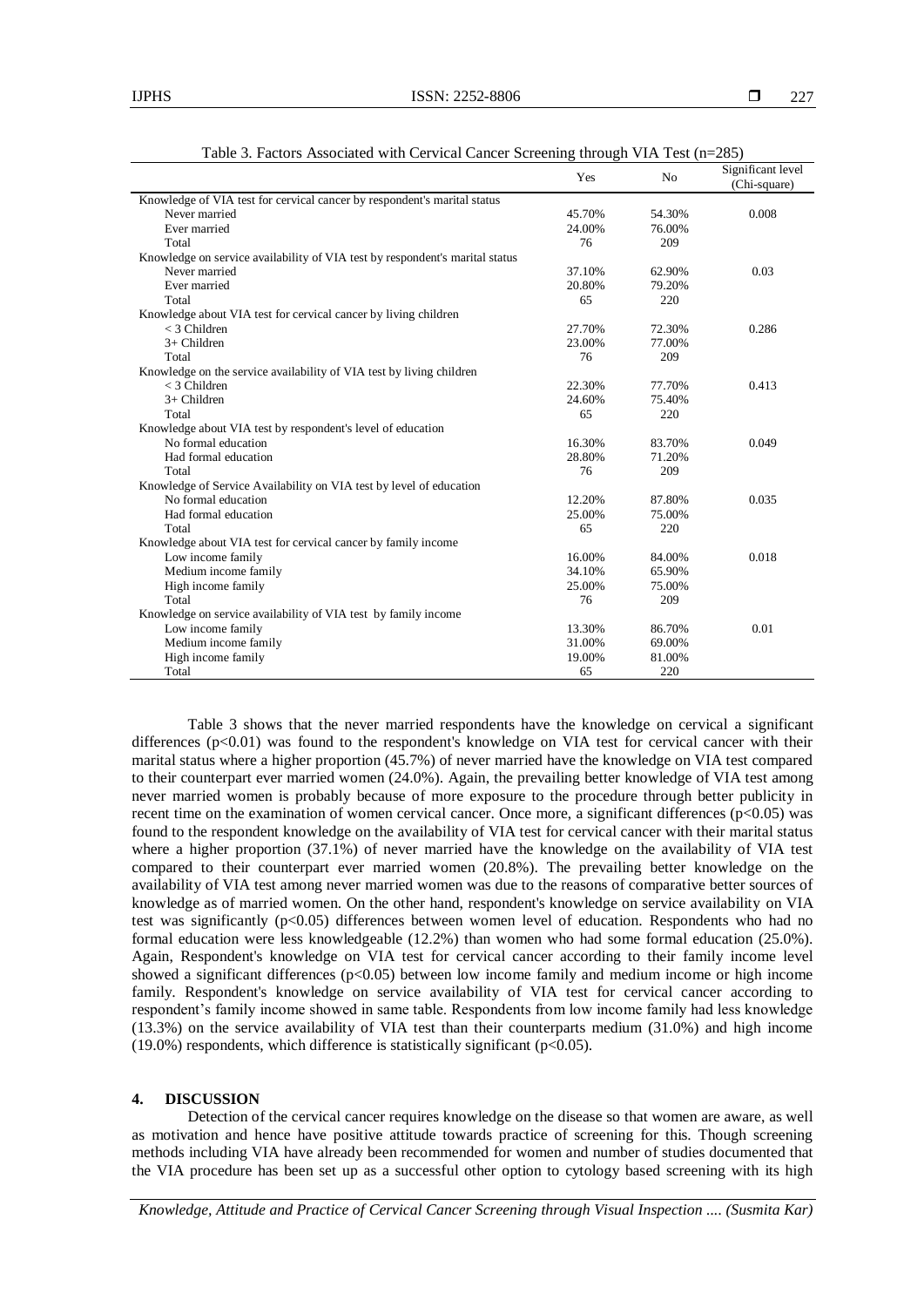sensitivity, economical if patients have knowledge about the diseaseand low level of health care [12]. Moreover, the level of consciousness and early approach of patients towards procedure increased the chance of disease by detecting for treatment [13]. A study conducted in Ghana revealed that accurate information and knowledge about the screening importantly influence women's cervical screening participation [14] and Bangladeshi women are not exceptional of this consensus. This descriptive study was gathered information on women's knowledge, attitude and practice of VIA screening. The study results showed that more than half of the respondents of this study were aged 18-35 years. A highest majority of respondents was married with at least some formal education and had the knowledge of cervical cancer including its primary protection. The study revealed that both print and electronic media enriched women's on the disease and way of prevention.

The results also showed that majority of the women felt encouragement to do the screening or make any test for detecting the cervical cancer if the procedure of screening is either less costly or completely free even having convenient location.The study result is comparable with the other study e.g. factors like specific information on how to prevent the disease as well as service availability of its screening; even cervical cancer screening services within short distances of women dwelling place are significantly influencing woman participation to cervical cancer screening [15]. Again, due to lack of motivations and unknowingness influence women's to receive any screening to detect the disease [16] which is also importance of the detection of cervical cancer by adopting any procedures available in the any service provisions. A study in South Africa showed that in spite of having knowledge and availability of services about 87% of women from higher society and educational backgrounds did not go through for cervical screening [17] ,[18]. The study results also revealed that only one-quarter of the respondents heard about the screening test VIA that detect cervical cancer and can be taken necessary measure beforehand. Moreover, a higher proportion of respondents still believed some the misconceptions like test not done by female providers, healthy and menopause women need not to adopt any screening procedure; family history of this disease is not a matter, etc. All these were assertive factors that women are not adopting any screening or test procedure to protect cervical cancer. The inferential analysis of the study documented that respondent's knowledge on VIA screening method was significantly varied by their marital status. Never married respondents have the higher proportion of knowledge on VIA test and available sources compared to their counterpart ever married women.Some studies have found that single women are more likely than married women to have pap screening [19]. Again educational level of respondents was significantly associated with some of dependent variables, e.g. respondents who had no formal education were less knowledgeable about screening procedures and service amiability than the respondents who had at least some formal education.The prevailing knowledge on procedure and its availability was better among never married and educated women is probably because of more media exposure through better publicity in recent time on the examination of women cervical cancer. The study conducted in Nepal resealed that lack of education and confusing attitude towards gynecological symptoms is responsible for delay diagnosis of cervical cancer [20],[21]. The prevailing knowledge on procedure and its availability was better among never married and educated women is probably because of more media exposure through better publicity in recent time on the examination of women cervical cancer.

#### **5. CONCLUSION**

The study results indicated that majority of the study respondents were not adopting the screening procedure to avoid morbidity and mortality from cervical cancer due to misconception and fear. Awareness building program should be designed for this segment of women for protecting them from this diseases through early detection screening procedure like VIA test. Even, the implementation of behavior change communication program by the government would be familiarized the procedures of screening for cervical cancer among women. In prevailing cultural conservative society in Bangladesh, women who are porn to disease should more aware on the severity of cervical cancer Moreover, through diversified exposure like publicity over media that could increase woman's knowledge on the test procedure for protecting them from the same disease. Further in-depth study should be initiated conserving various aspects perceived barriers towards the screening cervical screening.

#### **ACKNOWLEDGEMENTS**

It is our profound privilege to express my sense of gratitude to all the members of the Faculty, Department of Public Health, Daffodil International University, Dhaka, for their sagacious guidance and expert views during the course of study and various inputs in the manuscript. We greatly acknowledge my friend, Dr. Sohela Mustari for her guidance and help for completing this venture.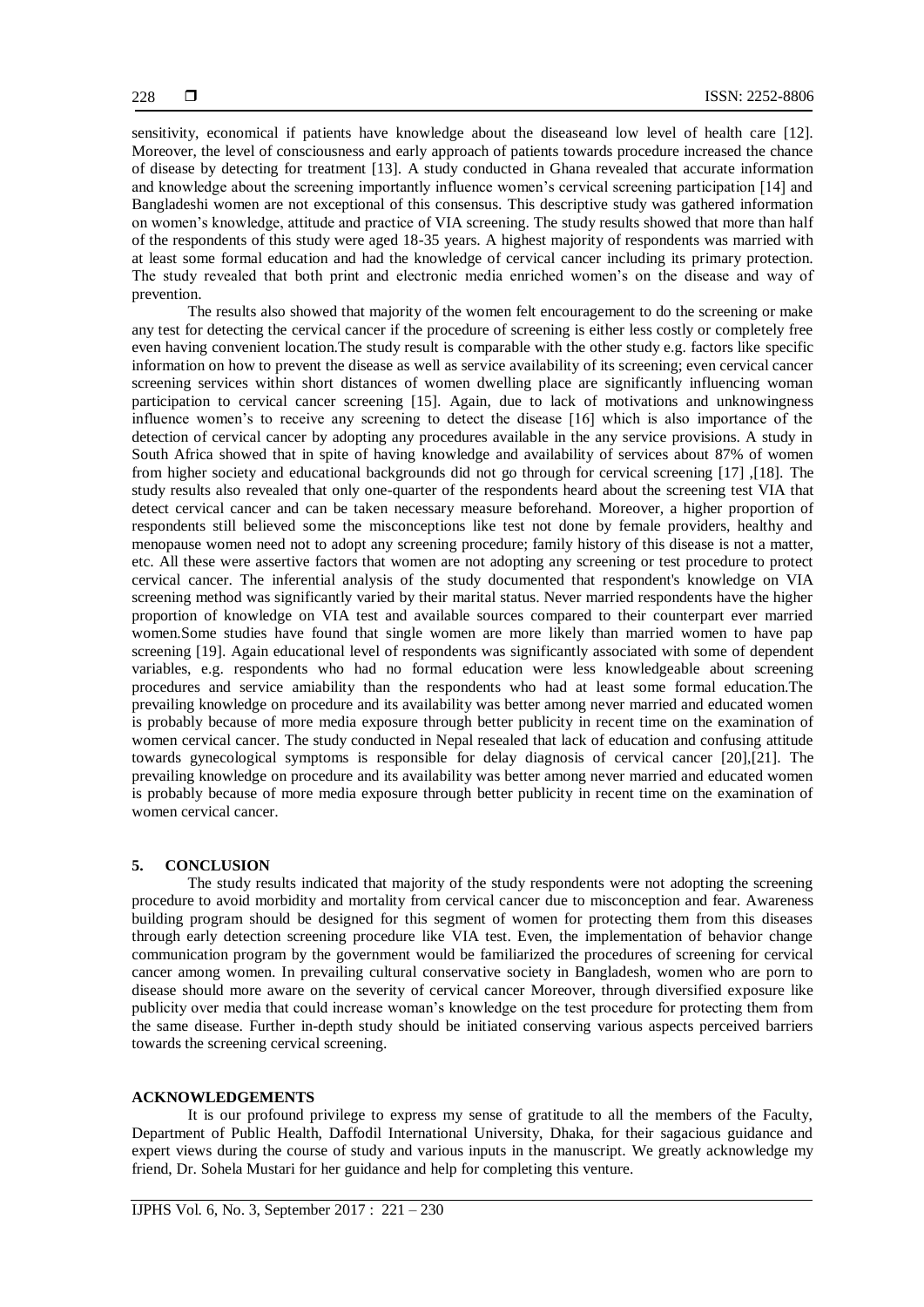#### **REFERENCES**

- [1] Ferlay J., *et al*., "Estimates of worldwide burden of cancer in 2008: GLOBOCAN 2008," *International journal of cancer*, vol/issue: 127(12), pp. 2893-2917, 2010.
- [2] Jemal A., *et al*., "Global cancer statistics," *CA: a cancer journal for clinicians*, vol/issue: 61(2), pp. 69-90, 2011.
- [3] Simayi D., *et al*., "Implementing a cervical cancer awareness program in low-income settings in Western China: a community-based locally affordable intervention for risk reduction," *Asian Pacific Journal of Cancer Prevention,*  vol/issue: 14(12), pp. 7459-7466, 2013.
- [4] WHO, "Comprehensive cervical cancer control: a guide to essential practice," World Health Organization, 2014.
- [5] Bradford L. S., *et al*., "Development of a Cervical Cancer Screening Program in a Slum Setting Using Visual Inspection with Acetic Acid: Analysis of Feasibility and Cost," *Open Journal of Obstetrics and Gynecology,* vol/issue: 2(2), pp. 140-146, 2012.
- [6] WHO, "WHO/ICO Information Centre on HPV and Cervical Cancer. Human Papillomavirus and Related Cancers in Kenya. Summary Report 2010," World Health Organization, 2010.
- [7] John J., "The knowledge, attitude, practice and perceived barriers towards screening for premalignant cervical lesions among women aged 18years and above, in Songea urban, Ruvuma," A dissertation submitted to the Department of Health and Allied Sciences at Muhimbili University for the Degree of Master of Medicine (Obstetrics and Gynecology), Tanzania, 2011.
- [8] Schiffman M., *et al*., "Human papillomavirus and cervical cancer," *The Lancet,* vol/issue: 370(9590), pp. 890-907, 2007.
- [9] Schiffman M., *et al*., "Human papillomavirus testing in the prevention of cervical cancer," *Journal of the National Cancer Institute,* vol/issue: 103(5), pp. 368-383, 2011.
- [10] Urasa M. and Darj E., "Knowledge of cervical cancer and screening practices of nurses at a regional hospital in Tanzania," *African health sciences,* vol/issue: 11(1), pp. 48-57, 2011.
- [11] Rahman M. A., *et al*., "Gynaecological Cancers in Surgical Specimens–A Hospital Based Analysis," *Medicine Today,* vol/issue: 26(2), pp. 78-82, 2015.
- [12] Shekhar S., *et al*., "Cervical cancer screening: knowledge, attitude and practices among nursing staff in a tertiary level teaching institution of rural India," *Asian Pacific Journal of Cancer Prevention*, vol/issue: 14(6), pp. 3641- 3645, 2013.
- [13] F. Getahun, *et al.*, "Comprehensive knowledge about cervical cancer is low among women in Northwest Ethiopia," *BMC cancer*, vol/issue: 13(1), pp. 2, 2013.
- [14] Abotchie P. N. and Shokar N. K., "Cervical cancer screening among college students in Ghana: knowledge and health beliefs," *International journal of gynecological cancer: official journal of the International Gynecological Cancer Society*., vol/issue: 19(3), pp. 412, 2009.
- [15] Lyimo F. S. and Beran T. N., "Demographic, knowledge, attitudinal, and accessibility factors associated with uptake of cervical cancer screening among women in a rural district of Tanzania: three public policy implications," *BMC public health,* vol/issue: 12(1), pp. 22, 2012.
- [16] Gu C., *et al*., "Chinese women's motivation to receive future screening: the role of social-demographic factors, knowledge and risk perception of cervical cancer," *European Journal of Oncology Nursing*, vol/issue: 17(2), pp. 154-161, 2013.
- [17] Kei R. M., *et al*., "Challenges of Cervical Cancer Screening Among Women of Reproductive Age in Kisii Town, Kisii County, Kenya," *Science Journal of Public Health,* vol/issue: 4(4), pp. 289-966, 2016.
- [18] Matangaidze O., "Knowledge, attitude and practices of HIV infected women on cervical cancer screening at Musiso Mission Hospital, Masvingo Province, Zimbabwe Research Project," A Doctoral dissertation submitted to University of Limpopo, Zimbabwe, 2015.
- [19] Lyimo F. S. and Beran T. N., "Demographic, knowledge, attitudinal, and accessibility factors associated with uptake of cervical cancer screening among women in a rural district of Tanzania: three public policy implications," *BMC public health*, vol/issue: 12(1), pp. 22, 2012.
- [20] Gyenwali D., *et al*., "Factors associated with late diagnosis of cervical cancer in Nepal," *Asian Pacific Journal of Cancer Prevention*, vol/issue: 14(7), pp. 4373-4377, 2013.
- [21] Fort V. K., *et al*., "Barriers to cervical cancer screening in Mulanje, Malawi: a qualitative study," *Patient preference and adherence*, vol. 5, pp. 125, 2011.

#### **BIOGRAPHIES OF AUTHORS**



#### Name: Susmita Kar

Email: susmitak20@gmail.com. I have completed Master Degree in Public Health from the faculty of Allied Health Science of Daffodil International Universitylocated at 4/2, Sobhanbag, Dhanmondi, Dhaka, Bangladesh.

*Knowledge, Attitude and Practice of Cervical Cancer Screening through Visual Inspection .... (Susmita Kar)*